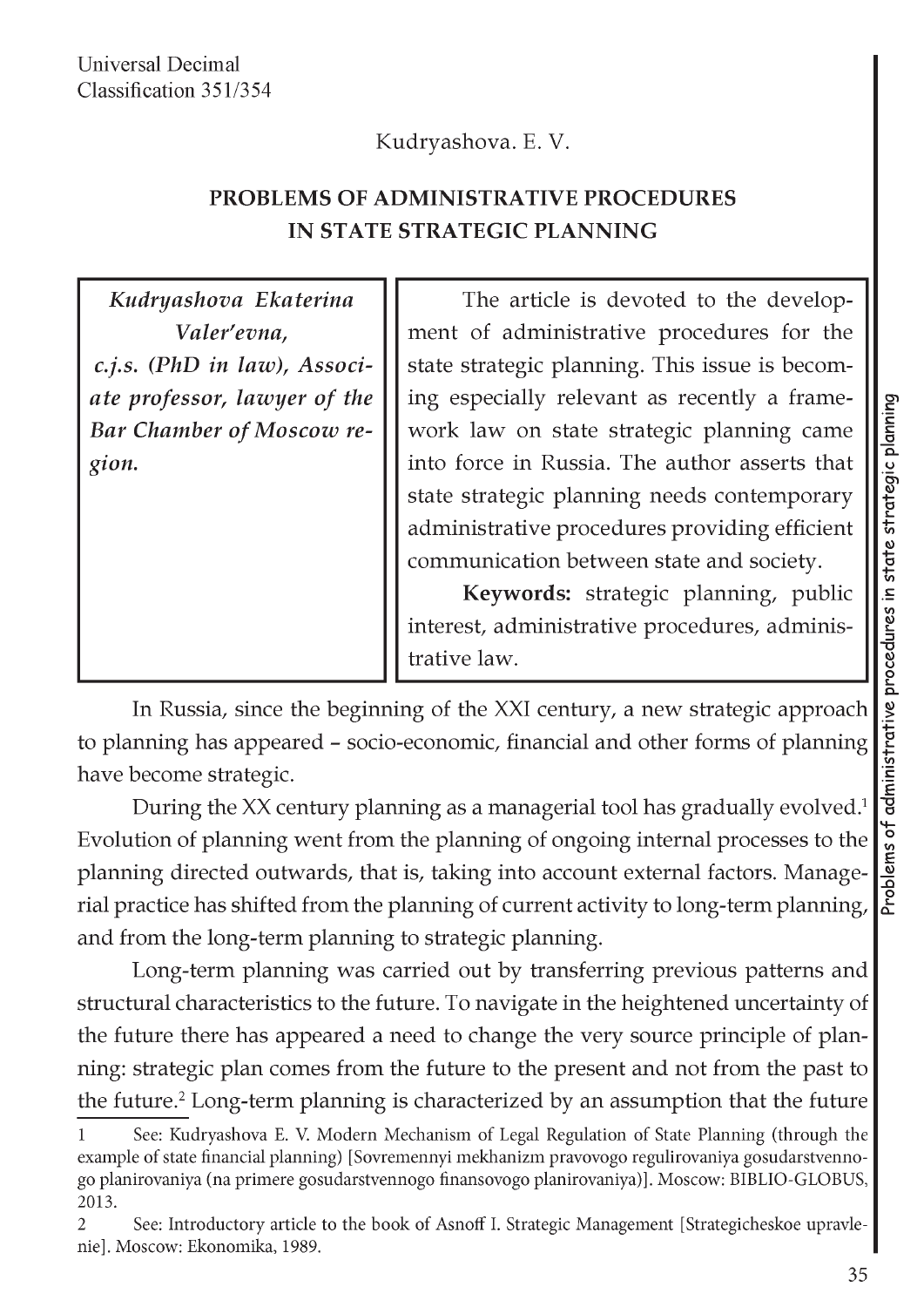can be measured by extrapolation of the historical growth trends. There is no an assumption about growth and about the fact that the future will be better than the past in strategic planning, at the same time, it is believed that the future is not an improved, expanded, etc. version of the past.<sup>3</sup> Thus, planning has become a qualitatively new - "strategic planning" from the uncertain future to the present.

Strategic planning is the management of future risks, not all of which are known at the time of taking a planning decision. Managing entity determines the desired state of social relations in the future (for example, a mayor determines a strategic goal - the city has to become industrialized, that is, he determines the desired state of the system in the future), then within the stated strategic objective they take concrete decisions aimed at achieving this state (allocation of land for the construction of industrial enterprises, setting of investment incentives, and so on). Strategic planning is exercised by both legal and political methods.<sup>4</sup> The volume of legal regulation, including administrative one, differs for different types of planning.

Federal Law "On the Strategic Planning in the Russian Federation" was adopted in 2014.<sup>5</sup> Russian legislator has laid the foundation for building a system of strategic planning, which linked together all types of planning: socio-economic, financial, territorial, sectoral, etc. The Law is a framework and sets only the key concepts, principles. Formation of administrative procedures in the field of planning - is the next stage of the legal regulation, which, at present, is under development.

On the basis of the framework law, it is necessary to define logically separated, administrative actions that are binded by an overall objective and legal result<sup>6</sup>, and enter to the organization and functioning of public authorities the proper procedure of administrative actions exercising.7 After the adoption of the framework law on strategic planning timely a question arises about the general approaches to administrative procedures for strategic planning.

**<sup>3</sup> Kuznetsova E. I. Strategic Analysis in the State Management of National Economy: Monograph [Strategicheskii analiz v sisteme gosudarstvennogo upravleniya natsional'noi ekonomikoi: monografiya]. Moscow: Unity-Dana, Zakon i pravo - State and Law, 2006, p. 59.**

**<sup>4</sup> Kudryashova E. V. Correlation of Law and Policy in the Social Regulation of the State Financial Planning [Sootnoshenie prava i politiki v sotsial'nom regulirovanii gosudarstvennogo finansovogo planirovaniya]. Nalogi i finansovoe pravo - Taxes and Financial Law, 2014, no. 7, pp. 221-229.**

**<sup>5</sup> Federal Law No. 172-FL from June 28, 2014 "On the Strategic Planning in the Russian Federation" dated June 28, 2014 [Federal'nyi zakon «O strategicheskom planirovanii v Rossiiskoi Federatsii» ot 28 iy**unya 2014 № 172-FZ]. Rossiiskaya gazeta – Russian Gazette, no. 146 from July 3, 2014.

**<sup>6</sup> Davydov K. V. Administrative Regulations of the Federal Bodies of Executive Power of the Russian Federation: Theory Issues [Administrativnye reglamenty federal'nykh organov ispolnitel'noi vlasti Rossiiskoi Federatsii: voprosy teorii]. Under edition of Yu. N. Starilov, Monograph, Moscow: 2010, p. 29.**

**<sup>7</sup> Starilov Yu. N. Administrative Law: Textbook [Administrativnoe pravo: Uchebnik]. Under edition of B. V. Rossinskii, Yu. N. Starilov, Moscow: 2009, p. 677.**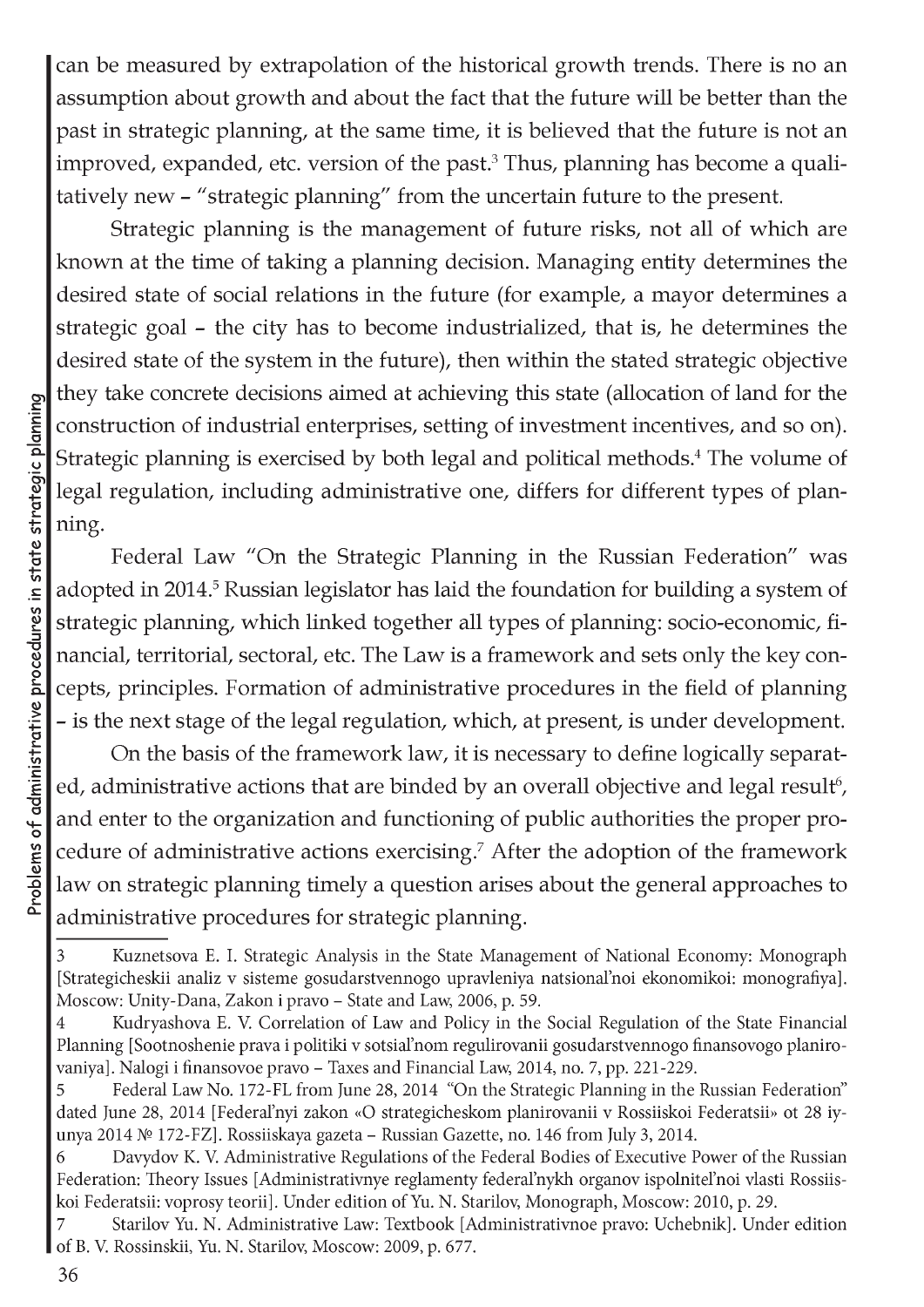In the twenty-first century in literature they began to write about the transition to a new administrative law - administrative law of the third generation. As a determining trend of the administrative law of the third-generation scientists call the tendency to blur the boundaries between rule-making and law-enforcement.<sup>8</sup> New administrative procedures, new not so much in form as in content, form within the framework of the new administrative law. There is a quote from the report of the Spanish professor Javier Barnes from Seville about the nature and content of the administrative procedures of the third generation: "Administrative procedures in the context of new forms of governance cannot longer imitate "judicial process" in the case of proceedings on an administrative offense, or "legislative process" as it can be seen in the publication of by-laws. Modern administrative procedures require their own identity in the legal field, turning into a single loop, process without a clear beginning and end. As a result, administrative procedures begin in the preliminary stages and continue later in the relevant activities, whether issuing of norms, taking decisions or other activity until they reach a certain effect or outcome. Legislation on new administrative procedures should acquire a pronounced "administrative" nature, in contrast to the quasi-legislative or quasi-judicial one. It should reflect the features of new forms of governance and include the whole cycle of forming a coherent approach of authorities (public policy). New methods of regulation have greatly contributed to the obsolescence of the traditional separation between law-making and law-enforcement".9 Javier Barens compares the old and new administrative procedures for various reasons, but we will focus just on two. In his opinion, the nature of the old administrative procedures was limited to ensuring of taking a decision, the new administrative procedures in the context of new forms of governance constitute something greater - they can be understood

**<sup>8</sup> Javier Barnes. Towards a third generation of administrative procedure. Under edition of S. Rose-Ackerman, P.L. Lindseh, Comparative Administrative Law. Northampton: Edward Elgar Publishing Inc. 2010, pp. 336-356.**

**<sup>9</sup> Javier Barnes. Transforming Administrative Procedure. Towards the third generation of administrative procedures / Paper of Workshop on Comparative Administrative Law, Yale Law School, May 7-9, 2009, p. 26. ([http://www.law.yale.edu/documents/pdf/CompAdminLaw/Javier\\_Barnes\\_CompAdLaw\\_pa](http://www.law.yale.edu/documents/pdf/CompAdminLaw/Javier_Barnes_CompAdLaw_pa-)per\_(rev).pdf (accessed : 05.06. 2015)). "Administrative procedure in the context of the new forms of governance can no longer emulate "courtroom procedure," as in the case of adjudication, nor "legislative procedure," as seen in traditional executive regulations. Contemporary administrative procedure is searching for its own identity in the legal world, evolving into a cyclical unity, a process without a clear beginning or end. As a result, administrative procedure begins in the preliminary phases and continues during the activity in question, whether it be rulemaking, decision-making or any other, until it reaches its eventual effects or consequences. The new administrative procedure legislation must acquire a marked "administrative" nature, as opposed to a "judicial" or "legislative" one. It must be capable of representing the peculiarities of the new forms of governance, and encompass the entire cycle of public policy. The new regulatory methods, in many cases, have made obsolete the traditional separation between establishing a regulation or a law and its implementation".**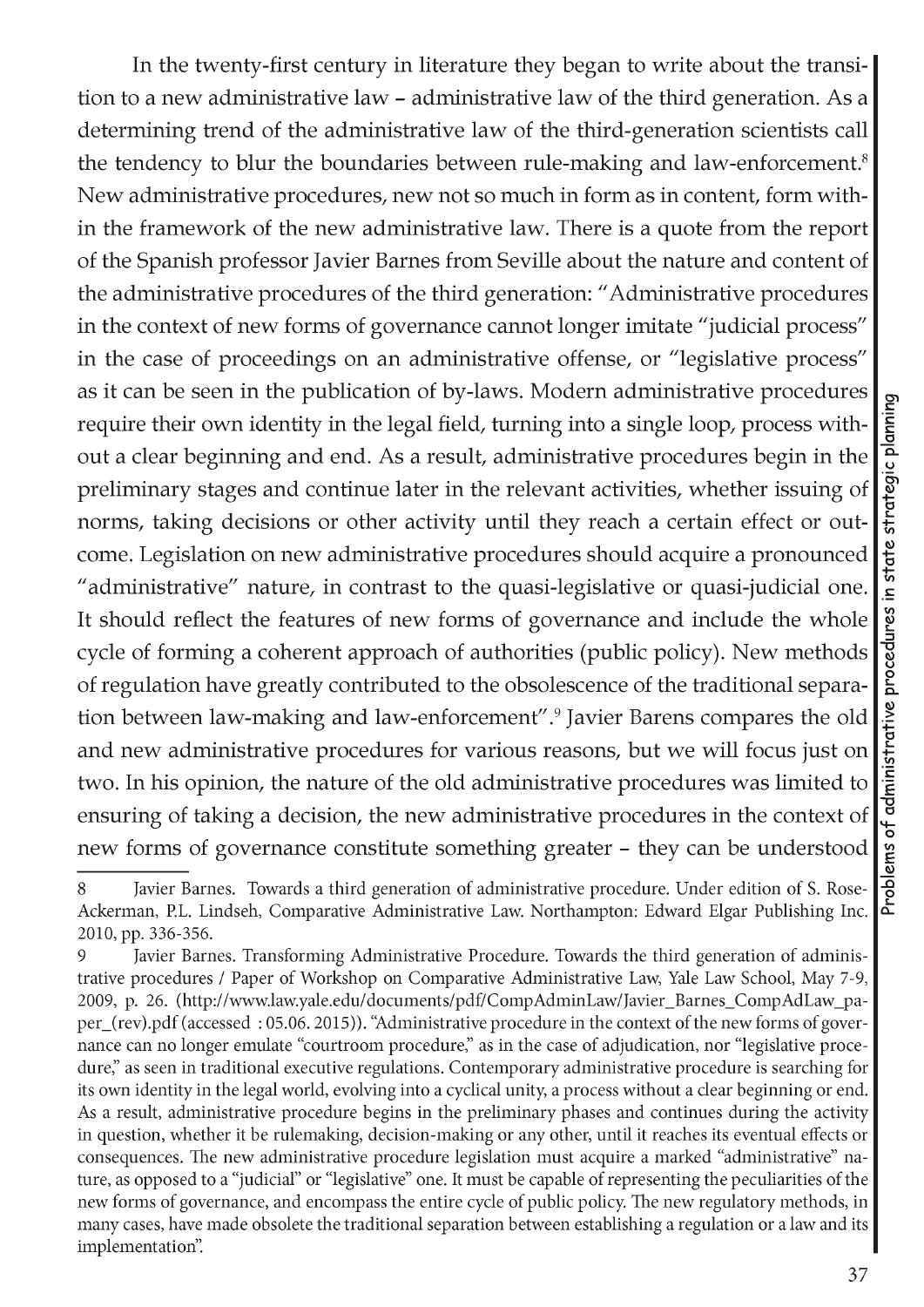as a "system of communication between the administration and a citizen". The old administrative procedures ensured taking of a decision<sup>10</sup>, and the new administrative procedures contribute to the formation of the "approach of public authorities to the solving of a problem"11.

Existing administrative procedures in the field of planning have been being related to quasi-judicial ("trial-type"). The public is informed about the intention of the authorities to take a decision. Public announcement shall include all the necessary information from the point of view of law and fact. Further hearings are held before administrative decision-making body. Under this procedure, the parties are given the opportunity to present their points of view and confirm them by evidence. A record containing information provided to the persons concerned is drawn up on the results of the hearings. Authorities shall take a decision with the statement of justification. This procedure adds a "democratic legitimacy" to the decision taken.12

Let us ask ourselves, what does in reality such a quasi-judicial procedure provide? Obviously only an organized participation of concerned persons, and it was enough before. In publications devoted to the problems of compliance with the public interest in state and municipal planning they put forward the concept of "participation", according to which, whatever the result of planning, if there is a possibility to involve all persons concerned in the taking of a decision - the decision is considered made within the public interest. This concept is contraposed to the concept, which focuses on the protection of the rights of each individual and demand of fair compensation to anyone, whose rights have been violated.13 In both cases, it is quite enough to adequately inform the public of intent to adopt a planning decision and ensure the participation.

Having designated a modest role of law in the field of planning, the famous English legal scholar P. Craig offers three ideologies that can determine this modest role of law and, therefore, administrative procedures. Firstly, the law can provide protection of private property. Secondly, the law can protect public interests, even if it is in conflict with the protection of private property. Thirdly, the function of law in the field of planning may be the ensuring of public participation in decision-making that may contradict the two previous tasks. The latter approach

**<sup>10</sup> decision**

**<sup>11</sup> Public policy solution**

**<sup>12</sup> Hermann Punder. German Administrative Procedure in a Comparative Perspective - Observations on the Path to a Transnational "Jus Commune Proceduralis" in Administrative Law. Jean Monnet Working Paper 26/13, New York: 2013, p. 11.**

**<sup>13</sup> Heather Campbel, Robert Marshall. "Utilitarism's bad Breath? A Re-evaluation of the Public Interest Justification for Planning", Vol 1 (2). Planning Theory (2002), p. 163-187.**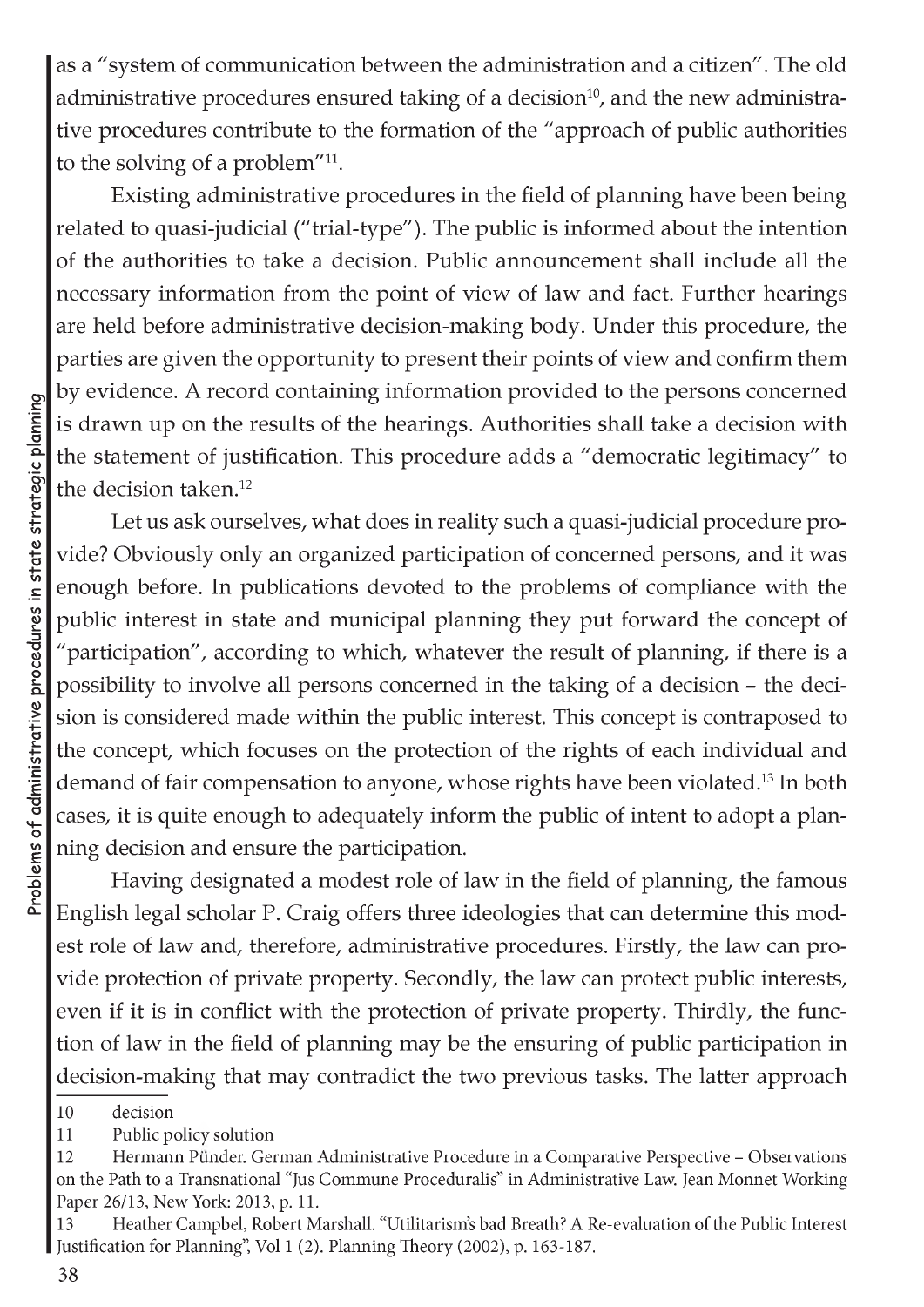is sometimes called as "populist" one.14 Thus, administrative procedure could stop at participation and involvement.

Administrative procedure is aimed at the adoption of a decision, and easily may limit itself to "involvement" or "participation" in combination with subsequent compensation, and may only be limited to harm compensation for those whose rights are violated by a decision taken. In most cases the adoption of a planned decision involves the old understanding of administrative procedures as tools providing the taking of a decision for the sake of the decision itself, but not for the solution of a problem and ensuring communication between the authorities and citizens.

"Political failure" of administrative procedures in the field of planning became clearly manifested in the XXI century.

Studies on the results of the mega-projects of the Olympic Games, including in Canada (Vancouver), suggest that the administrative procedures related to the call to public opinion often do not show and do not take into account this opinion.15 The opinion of the residents is not taken into account, and often people concerned are not involved. However, it does not particularly worry the authorities, since it is considered that society will always be to some extent dissatisfied as "a dog always barking at its paws".

A planning decision taken in compliance with all administrative procedures (with the involvement of experts and conduct of public hearings) may, however, cause riots and lead to political demands. There are examples from very various jurisdictions - the decision on the reconstruction of Taksim Square in Istanbul (Turkey), the decision on the construction of a federal highway through the Khimki forest (Russia), the project of reconstruction of the railway station "Stuttgart 21" (Germany).

In all the cases the taken planning decision has a "democratic legitimacy" the decision has been made, but, at that, the communication exchange between the state and society has not happened and the problem has not been resolved. The political consequences of the fact that administrative procedures have ensured the adoption of a decision, but have failed to resolve the issue, as we can see, may be not long in coming.

**<sup>14</sup> Craig P. P. Administrative law. 5th Edition Reprinted. London: Sweet&Maxwell, 2006, p. 288.**

**<sup>15</sup> L. Porter, M. Jaconelli, J. Cheyne, D. Eby, H. Wagenaar. "Planning Displacement: The Real Legacy of Major Sporting Events"Just a person in a wee flat": Being Displaced by the Commonwealth Games in Glasgow's East End Olympian Masterplanning in London Closing Ceremonies: How Law, Policy and the Winter Olympics are Displacing an Inconveniently Located Low-Income Community in Vancouver Commentary: Recovering Public Ethos: Critical Analysis for Policy and Planning". Planning Theory & Practice, 2009, 10 (3), pp. 395 - 418.**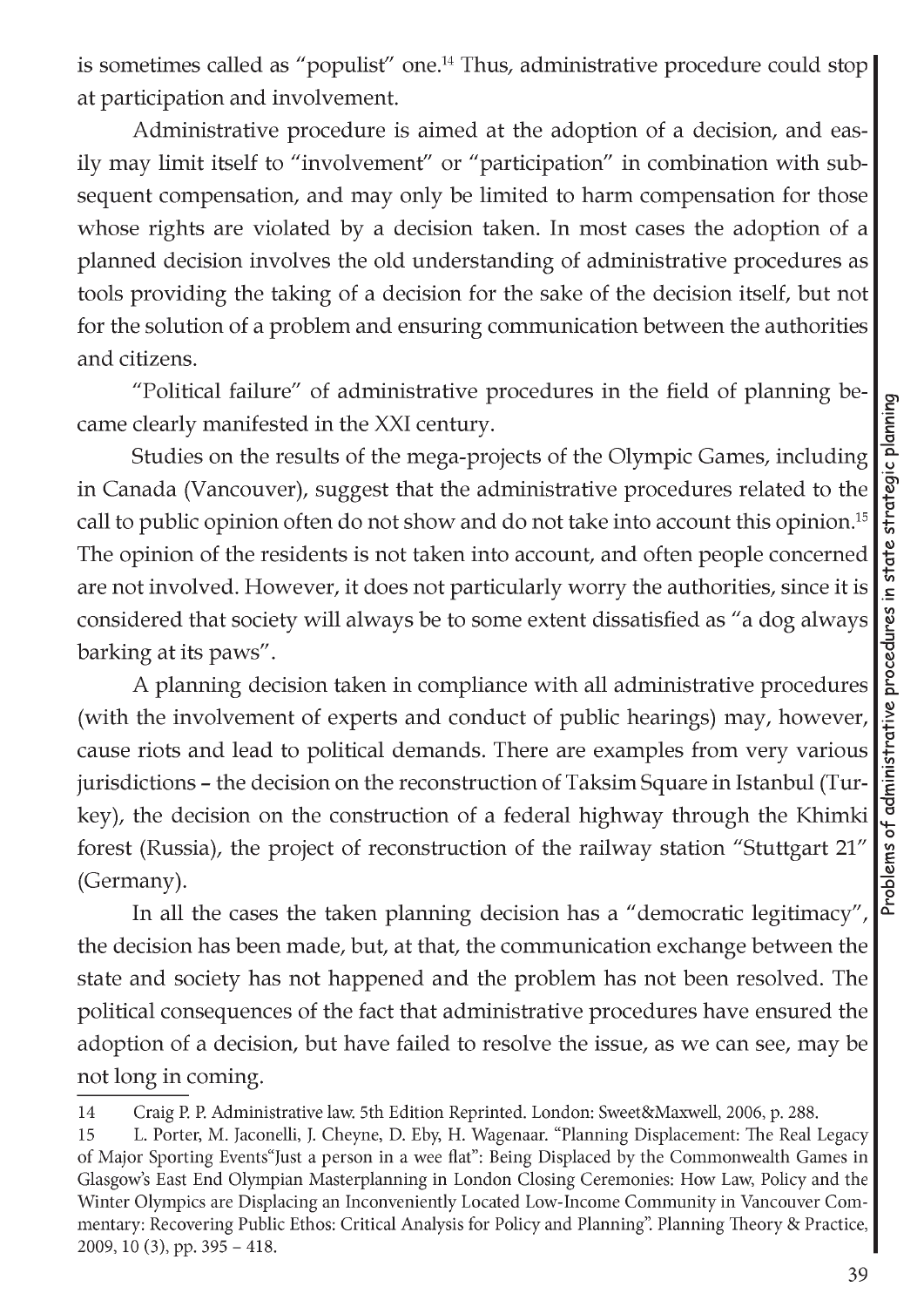Interpreting a fairly complex idea of the communication of power and a citizen in relation to strategic planning, we must note the following. The literature on management has always pointed out that an effective managerial impact of planning as a method of management is only possible when the reconciling of the interests, and vice versa: planning will collapse when the absence of a necessary level of trust between authorities and citizens. "Plans have a great mobilization value. Representing the picture of a desired future they form rational expectations of economic agents and stimulate their economic activity in correct direction. This is one of the main functions of plan in the market economy".16 The mobilization function of plans is closely linked to the level of public confidence in the State. Historical experience shows that a lack confidence in the power paralyzes regulatory effect of any state planning.17 Depending on the level of confidence in the authorities of the State in the sphere of economy economic entities either rely on the plans proposed by the State, and thereby lead them into action, or, expressing mistrust, do not take into account State planning, thereby reducing the regulatory effect of the plans.

Planning - a specific sphere of public administration, where the harmonization of interests is always spoken about, and the management process goes bottomup and top-down (so it was during the Soviet period, despite the predominance of prescriptive model - top-down). Meanwhile, in "hard times" administrative authorities especially call on citizens to cooperate, while the idea of communication exchange, co-ordination of interests and cooperation covers all administrative-legal relations. The need for communication between the government and a citizen, the need to harmonize the interests, and hence the need of administrative procedures of the third generation we can associate with more complicated external conditions - a series of economic crises, resource crises and so on.

It would be a delusion to believe that the idea of coordination of interests is something new in administrative law. Pre-revolutionary Russian scientist A. Elistratov, a coeval of the difficult economic and political situation in Russia before the revolution, wrote about the idea of cooperation: "The idea of cooperation in the broad sense of the word should be given in the present system of public interrelations a very important role in the general theory of public law. The more the organization of power for dominion historically gives way to complex technical

**<sup>16</sup> What and How to Plan in a Market Economy (Round table materials) [Chto i kak sleduet planirovat' v rynochnoi ekonomike (Materialy kruglogo stola)]. Voprosy gosudarstvennogo i munitsipal'nogo upravleniya - Issues of State and Municipal Administration, 2009, no. 4, p. 45.**

**<sup>17</sup> Wood S. Why "indicative planning" failed: British industry and the formation of National economic development council 1960-64. Twentieth Century British History, 2000, Vol. 11, issue 4, pp. 431-459.**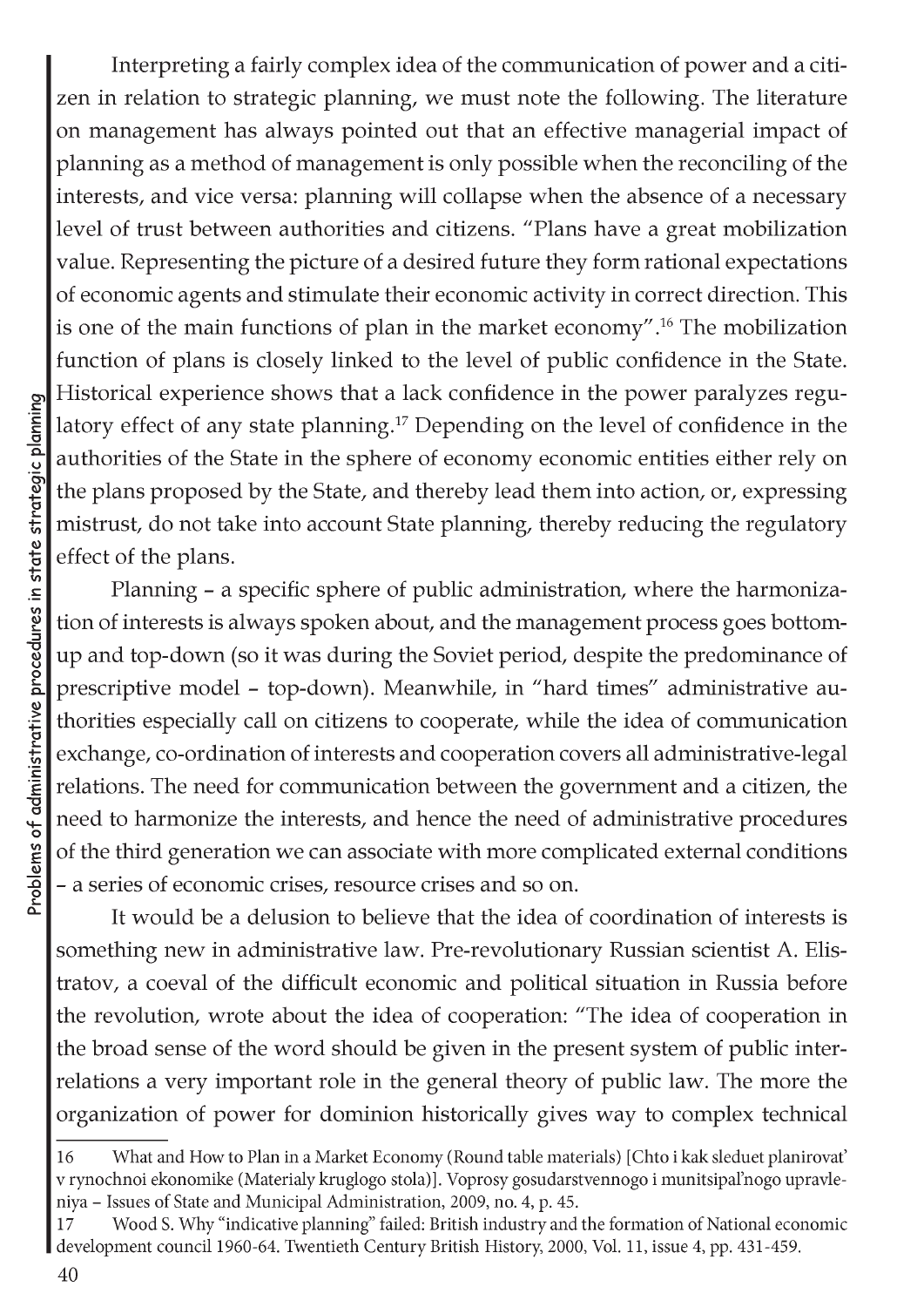organizations of public services, the more space for cooperation of a citizen with authorities" and further, "The idea of cooperation can also greatly help in clarifying the legal sense and meaning of those newly generated forms, in which the organization of public forces is taking place in connection with the modern war. The idea of cooperation strengthens the close relations of an official and citizen. When life experience at every step shows that public services are able to perform its function not otherwise, as with the active cooperation of citizens, awareness that an employee-citizen is the same official must inevitably appear".18 A. Elistratov stresses the need to introduce the idea of cooperation in crisis.

So, the earlier administrative procedures aimed at the taking of a decision, but not at the resolving of a problem, served only a "populist" task of involving. However, as the experience of political unrest shows the involvement or participation is getting insufficient. New understanding of the content of administrative procedures (administrative procedure of the third generation), if so far in practice have not yet reached the desired level of communication and harmonization of interests, but require to seek to it.

Examining common approaches to administrative procedures in strategic planning it is necessary to recall that planning decisions are the decisions on the management of future risks or "risks decisions". Science offers two approaches to taking risks decisions: decision-making based on experts' opinions and/or involvement of the widest possible range of individuals in decision making.<sup>19</sup> Some types of planning recognize impossibility to involve a broad range of individuals (budget planning), the feature of others is combination of experts support and involvement of persons concerned.

Being based on the approach to the planning decision as to a decision on risks management, we can say that administrative procedures must ensure the involvement of a wide range of individuals, as well as expert support of taking planning decisions. However, in terms of risks management a wide range of individuals is involved not to harmonize interests or to give a "democratic legitimacy" to a decision, but in order to "spray" the risk among the largest range of actors and to shift responsibility for the taken decision at everybody. If the necessary expert support of taking a planning decision is provided, it may happen that awareness of their interests by a wide range of individuals (interests carriers) will take place and it is

**<sup>18</sup> Elistratov A. An Official and a Citizen [Dolzhnostnoe litso i grazhdanin]. Voprosy administrativnogo prava - Issues of Administrative Law, book 1, Moscow: 1916, p. 83.**

**<sup>19</sup> Lepsius O. Risk Management in Administrative Law [Risikosteuerung durch Verwaltungsrecht].** Veröffentlichungen der Vereinigung der Deutschen Staatsrechtslehrer - Publications of the German Asso**ciation of Constitutional Lawyers, Band 63. Berlin: De Gruyer Rechtswissenschaften Verlags - GmbH. 2003, pp. 266-315.**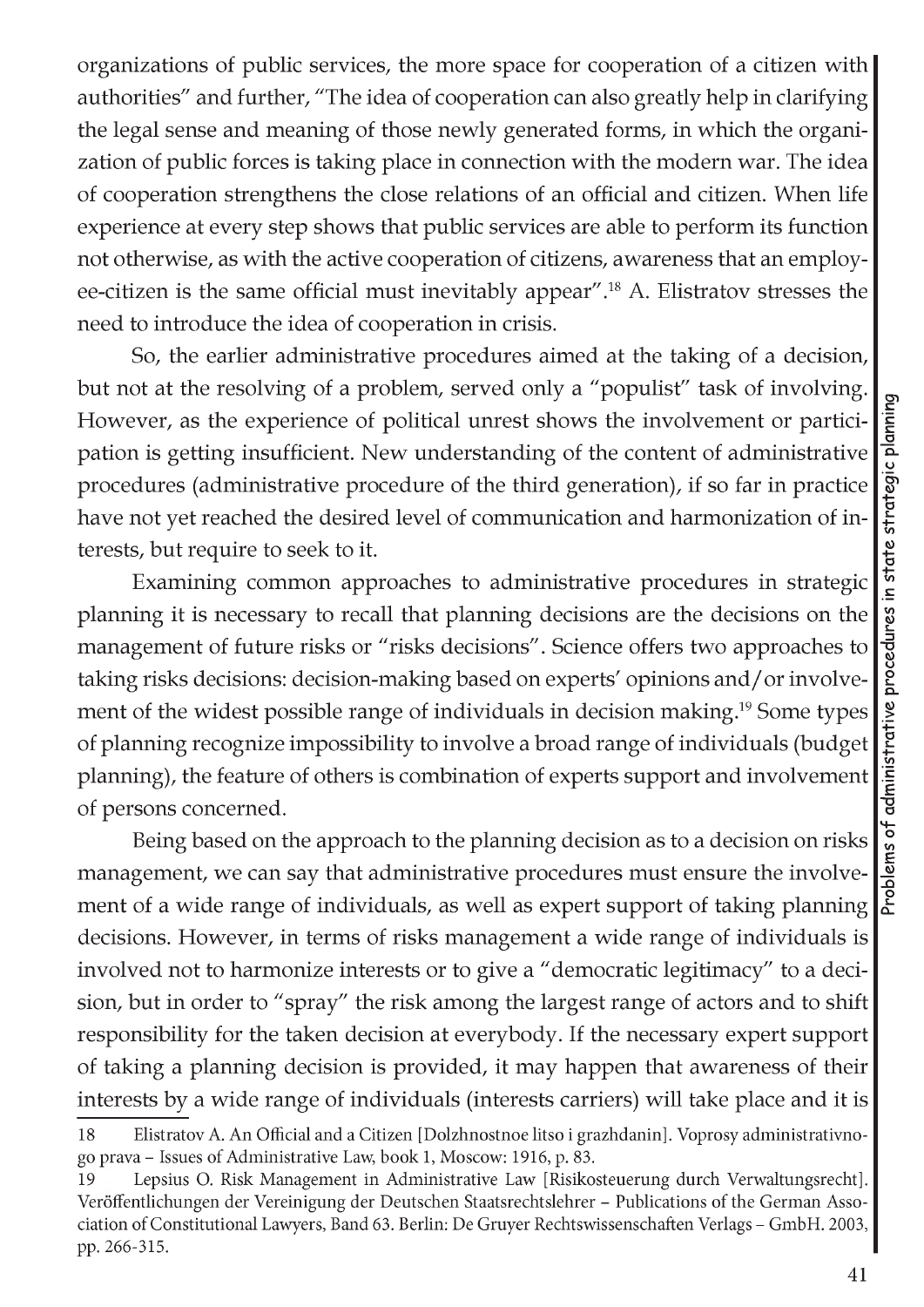even possible that there will be some promotion to the harmonization of interests within planning.

Within this article we note another problem of administrative procedures, which relates more to the organizational and technical sphere of administrative law and is characteristic only for planning. Traditional administrative procedures for taking a specific narrow management decision typically do not provide effective management through planning in connection with the two-tier structure of decisions in planning in general and in strategic planning in particular, with its emphasis on goal-setting.

Planning is always characterized by two levels of decisions - planning decision (the plan of territory development, the plan of socio-economic development, budget and so on), which is aimed at a generalized object of regulation (territory as a whole, socio-economic situation, financial system, and so on) and specific decisions based on a plan and aimed at a narrow range of public relations (allocation of land, building permits, allocation of funds (assignations), and so on). The taking of specific decisions requires a broad discretion, since it is impossible to foresee all external conditions in the process of adopting a plan. What should individual decisions be within the framework of a plan is determined by a managerial entity, but all of them must lead to the achievement of a desired state of social relations (achievement of a strategic objective) by the deadline (planning horizon). Planning decision (plan) in strategic planning is predominant and all decisions within the framework of the plan should be evaluated on the basis of the plan and its objectives.

Two levels of decisions in the field of planning: plan (planning decision) and taken on its basis decisions (decision to purchase land, building permits, and so on (this is true not only towards territorial planning)), are taken on the basis of different or even disparate administrative procedures. As a general rule, individual decisions within the framework of a taken plan must comply with the plan, but the subordination of administrative procedures is difficult to achieve. If there are several levels of government in a state, the situation is complicated by the differences in the administrative procedures of planning at the level of the center and regions. The practice of states has already met the attempts to harmonize procedures, in particular for the most significant infrastructure projects. At the beginning of the XXI century there was an attempt to consistently settle the planning of infrastructure and territories in the UK - there were adopted Planning and Compulsory Purchase Act of 2004 and Planning Act of 2008. In 2008 a notion of Nationally Significant Infrastructure Projects appeared in the Planning Act and a unified state body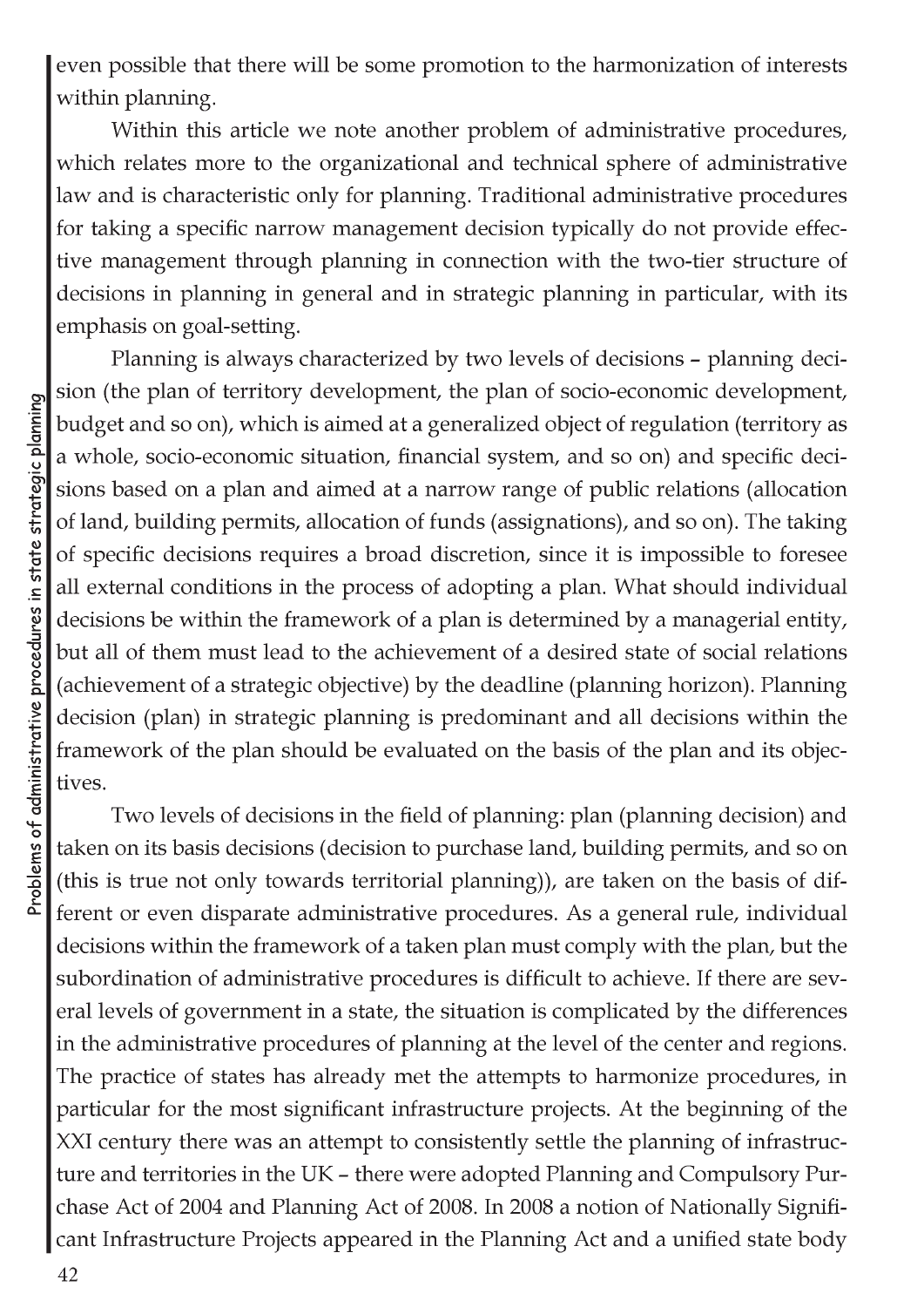Infrastructure Planning Commission was created. The plurality of administrative procedures for infrastructure projects was canceled, and there was created a unified procedure in the jurisdiction of the Commission - in this case, a plan and taking decisions within the framework of the plan were gathered within the framework of one administrative procedure.20

On the one hand, the creation of a unified administrative procedure removes the differing vectors of decisions and promotes the consistent implementation of a plan, on the other hand, there is a question concerning a redistribution of powers between levels of government, the unified administrative procedure in the hands of one central agency separates control from interested parties, whose rights may be violated.

In our small study we have identified the most important systemic problem of administrative procedures for strategic planning - the need to move to a new content of administrative procedures. Strategic planning needs administrative procedures of the third generation, which ensure the "resolution of a problem" and the formation of a coherent approach in contrast to the taking of a decision for the sake of the decision. Changes must take place not so much in the form of administrative procedures, but more in their content.

At the same time, it is necessary to solve an organizational-legal problem the issue of harmonization or unification of administrative procedures of the two levels of decisions: plan and specific decisions within the framework of the plan, which ultimately lead to the achievement of the objectives that are set in the plan.

## **References:**

1. Federal Law No. 172-FL from June 28, 2014 "On the Strategic Planning in the Russian Federation" dated June 28, 2014 [Federal'nyi zakon «O strategicheskom planirovanii v Rossiiskoi Federatsii» ot 28 iyunya 2014 No 172-FZ]. *Rossiiskaya gazeta - Russian Gazette,* no. 146 from July 3, 2014.

2. Asnoff I. *Strategic Management* [Strategicheskoe upravlenie]. Moscow: Ekonomika, 1989.

3. Javier Barnes. Towards a third generation of administrative procedure. Under edition of S. Rose-Ackerman, P.L. Lindseh, *Comparative Administrative Law.* Northampton: Edward Elgar Publishing Inc. 2010.

**<sup>20</sup> See: Telling and Duxbury's planning law and procedure. Edited by R M C Duxbury, 14th edition, Oxoford University Press, 2010.**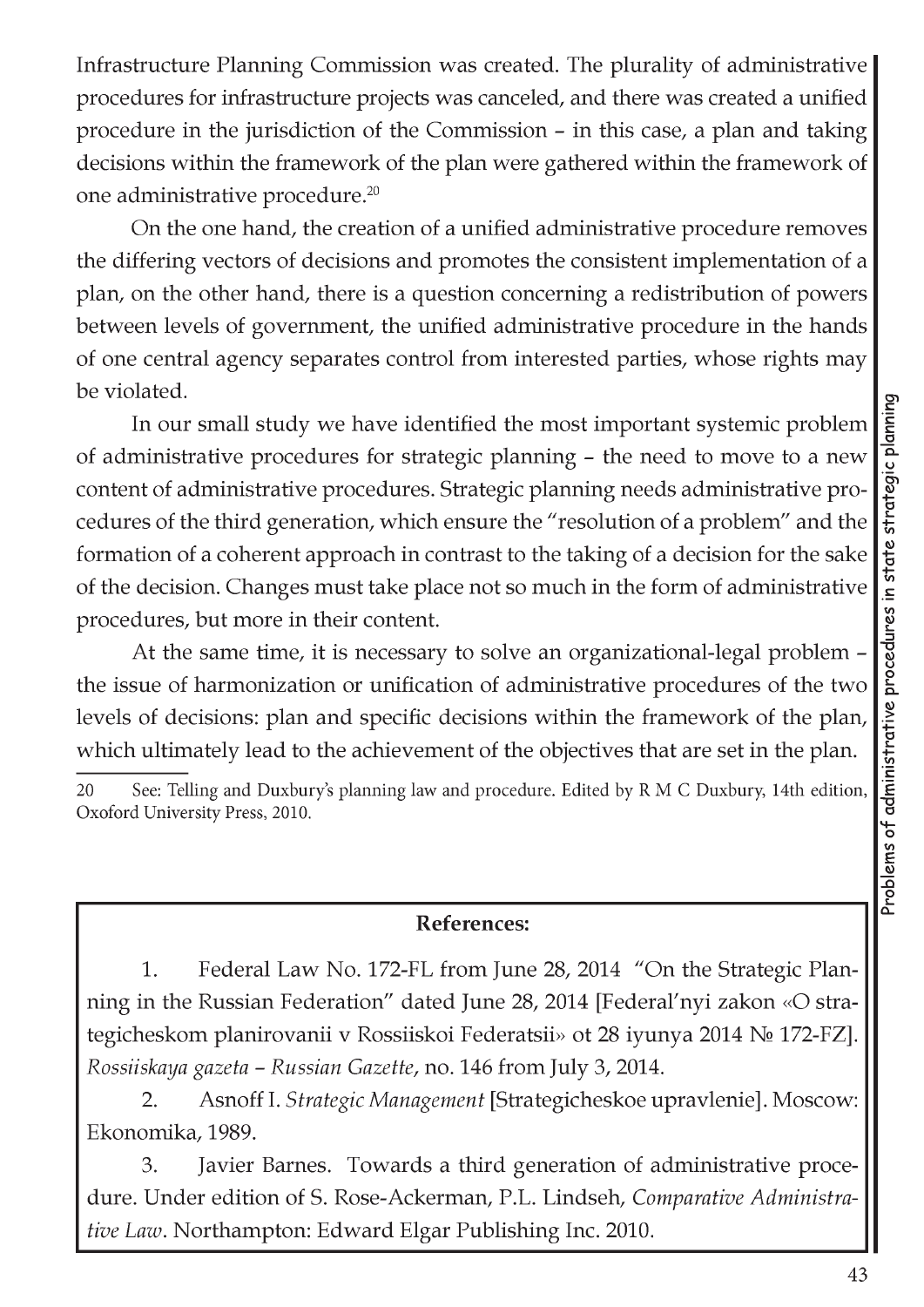4. Javier Barnes. *Transforming Administrative Procedure. Towards the third generation of administrative procedures* / Paper of Workshop on Comparative Administrative Law, Yale Law School, May 7-9, 2009. [\(http://www.law.yale](http://www.law.yale). edu/documents/pdf/CompAdminLaw/Javier\_Barnes\_CompAdLaw\_paper\_ (rev).pdf (accessed : 05.06. 2015)).

5. Craig P. P. *Administrative law*. 5<sup>th</sup> Edition Reprinted. London: Sweet&Maxwell, 2006.

6. Davydov K. V. *Administrative Regulations of the Federal Bodies of Executive Power of the Russian Federation: Theory Issues* [Administrativnye reglamenty federal'nykh organov ispolnitel'noi vlasti Rossiiskoi Federatsii: voprosy teorii]. Under edition of Yu. N. Starilov, Monograph, Moscow: 2010.

7. Elistratov A. An Official and a Citizen [Dolzhnostnoe litso i grazhdanin]. *Voprosy administrativnogo prava - Issues of Administrative Law,* book 1, Moscow: 1916.

8. Heather Campbel, Robert Marshall. "Utilitarism's bad Breath? A Reevaluation of the Public Interest Justification for Planning", Vol 1 (2). *Planning Theory* (2002).

9. Hermann Punder. German Administrative Procedure in a Comparative Perspective - Observations on the Path to a Transnational "Jus Commune Proceduralis" in *Administrative Law. Jean Monnet Working Paper* 26/13, New York: 2013.

10. Javier Barnes. *Transforming Administrative Procedure. Towards the third generation of administrative procedures* / Paper of Workshop on Comparative Administrative Law, Yale Law School, May 7-9, 2009. [\(http://www.law.yale.edu/](http://www.law.yale.edu/)  documents/pdf/CompAdminLaw/Javier\_Barnes\_CompAdLaw\_paper\_(rev). pdf (accessed : 05.06. 2015)).

11. Kudryashova E. V. Correlation of Law and Policy in the Social Regulation of the State Financial Planning [Sootnoshenie prava i politiki v sotsial'nom regulirovanii gosudarstvennogo finansovogo planirovaniya]. *Nalogi i finansovoe pravo - Taxes and Financial Law,* 2014, no. 7.

12. Kudryashova E. V. *Modern Mechanism of Legal Regulation of State Planning (through the example of state financial planning)* [Sovremennyi mekhanizm pravovogo regulirovaniya gosudarstvennogo planirovaniya (na primere gosudarstvennogo finansovogo planirovaniya)]. Moscow: BIBLIO-GLOBUS, 2013.

13. Kuznetsova E. I. Strategic Analysis in the State Management of National Economy: Monograph [Strategicheskii analiz v sisteme gosudarstvennogo